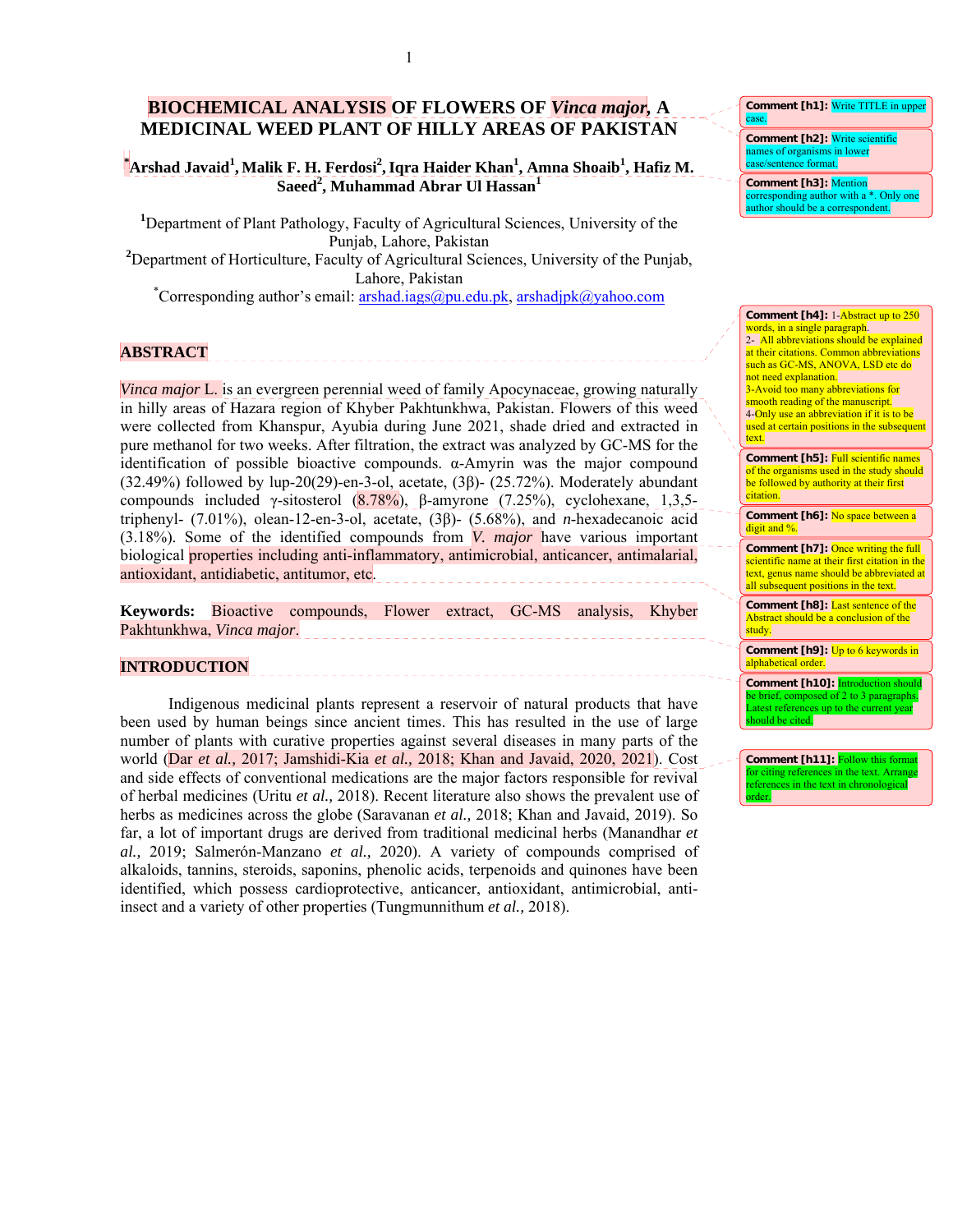Pakistan is enriched in medicinal herbs because of varied climatic conditions (Ullah, 2017; Javed *et al.,* 2021). Many of these medicinal plants have been explored for their antifungal, antibacterial, herbicidal and other bioactive properties (Javaid *et al.,* 2020, 2021a; Banaras *et al.,* 2021; Ferdosi *et al.,* 2021a). These are scattered over a large area and about 600 species known well in Pakistan for their medicinal values (Shinwari, 2010). *Vinca major* of family Apocynaceae, is an evergreen perennial weed plant that has medicinal and ornamental values (Arora *et al.,* 2010). It grows well in full sun as well as in shade with a height of up to 25 cm while spreading indefinitely. Phytochemical screening of *V. major* revealed the presence of saponins, alkaloids, phenols, organic acids and sterols exhibiting antioxidant, antimicrobial, antidiabetic and hypotensive properties (Singh *et al.,* 2014; Wei and Liu, 2021). *Vinca* extracts have diverse compounds that act as antineoplastic agents and are also used to treat choriocarcinoma, lymphomas and hodgkin's diseases (Vishwakarma and Prajapati, 2019; González-Burgos and Gómez-Serranillos, 2021). Moreover, aerial plant parts are used traditionally to treat diarrhea, piles, leukemia, malaria, diabetes, sore throat, cough and diabetes (Rajput *et al.,* 2011; Ajaib *et al.,* 2014; Comfort *et al.,* 2019). However, studies regarding phytochemical analysis of flowers of this plant from Pakistan are scarce. Thus, the present study was conducted to identify phytoconstituents of *V. major* flowers through GC-MS analysis and to document its medicinal importance.

### **MATERIALS AND METHODS**

Disease free and mature flowers of *V. major* were collected from Murree, Pakistan. Plucked flowers were packed in plastic bags and shifted to laboratory for further analysis. Flowers were washed in water and completely dried at  $35^{\circ}$ C in a hot air oven. After evaporating moisture from flower, the dried flowers were then finely crushed into a powdered form with pestle and mortar. Ten grams of this material were soaked in 50 mL of analytical graded methanol and kept for two weeks so that maximum bioactive compounds can be extracted. Thereafter, the extract was filtered through a filter paper. Following filtration, 2 mm extract was collected in a 5 mL vial for GC-MS analysis.



**Fig. 1:** *Vinca major* growing in Murree, Pakistan*.* 

**Comment [h12]:** Differentiate with a c if an author has more than one p .<br>n the same year.

**Comment [h13]:** Give a hypothesi that you hav in the present

**Comment [h14]:** Last sent Introduction should be the onjectives of our study.

**Comment [h15]:** 1-Methodology can be divided in to headings as per ement of the paper. 2- Write Methodology in such a co way that another person can repeat it. 3-Use SI units/MKS system.<br>4-Write mg L<sup>-1</sup> instead of mg/L 5-Write mL and μL instead of ml and μl, respectively.

**Comment [h16]:** Put a single space between a digit and its unit except %.

**Comment [h17]:** Place all Figures and Tables at their appropriate position in the text.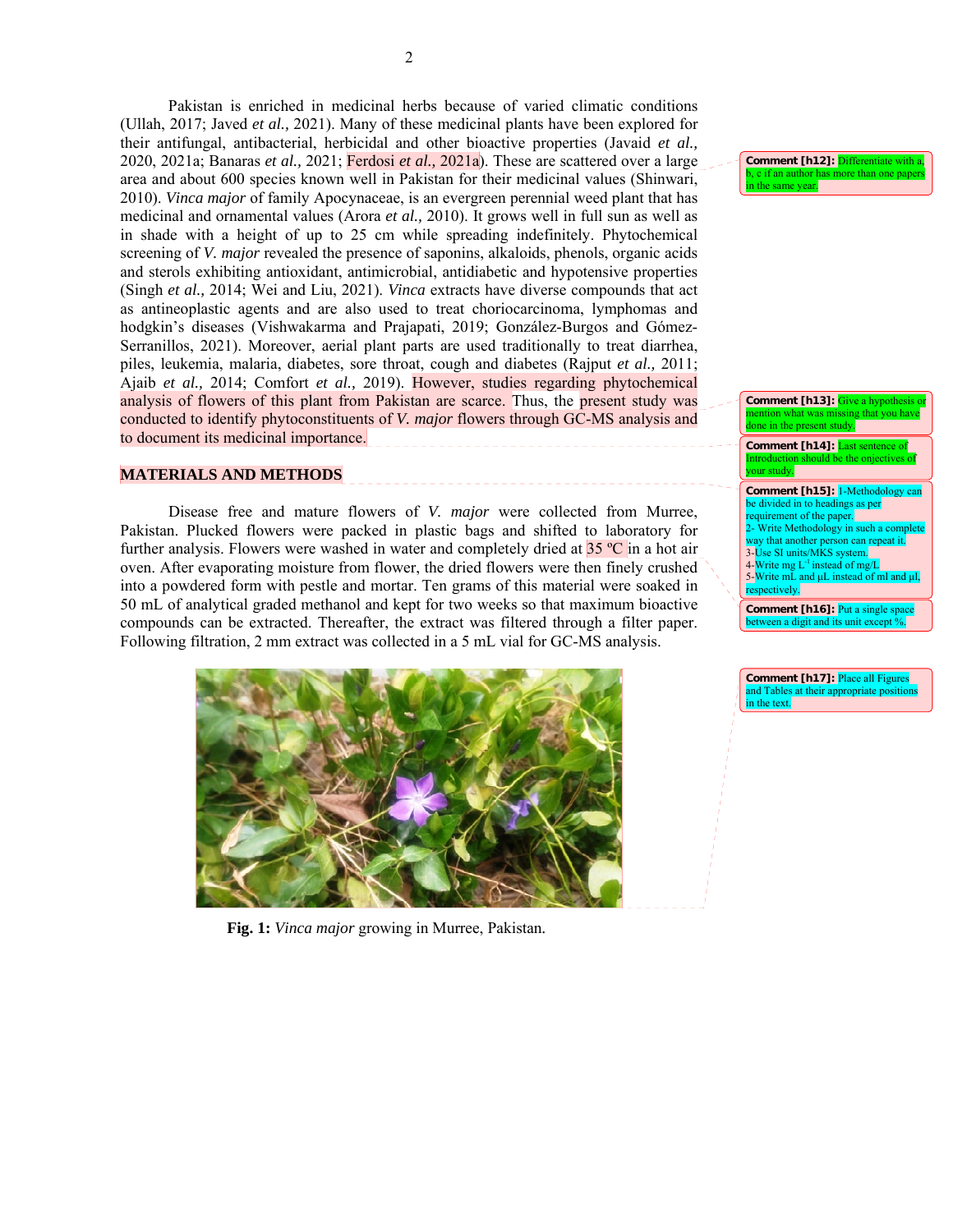Various biologically active compounds were identified from methanolic flower extract using GC-MS analysis as described by Ferdosi *et al.* (2020). Gas chromatography (GC) was performed on 7890B Model Machine, Agilent Technologies (USA) with Column DB-5ms having dimensions of 30 m  $\times$  0.25  $\mu$ m  $\times$  0.25  $\mu$ m. Helium, an inert gas (having 4 amu atomic mass) was used as a carrier gas. Injection volume was  $1 \mu L$ , while oven initial temperature was 80 °C that was raised to 10 °C min<sup>-1</sup> up to 300 °C. MS analysis was performed on 5977A Model Machine, Agilent Technologies (USA) with scan range of 50–500 m/z; solvent delay time was 5 min. Source temperature was 230 ºC with 50 min run time. The resulted spectrum was then analyzed with NIST library of 2017 version for the phytochemical characterization and the compounds were arranged in the ascending order of their retention times. Relative abundance of the compounds was analyzed using of peaks heights in the chromatogram. Chemical structures of various compounds in the extract were drawn using ChemDraw software.

In order to collect information on biological activities of the identified compounds, different databases including Science Direct, PubMed, SciELO, Google Scholar, Directory of Open Access Journals and Crossref were surveyed.

\_\_\_\_\_\_\_\_\_\_\_\_\_\_\_\_\_\_\_\_\_\_

## **RESULTS AND DISCUSSION**

Fourteen compounds were detected in GC-MS analysis of methanolic flower extract of *V. major* (Fig. 2)*.* Details of the identified compounds are presented in Table 1. The most abundant compound was α-amyrin (32.49%) followed by lup-20(29)-en-3-ol, acetate, (3β)- (25.72%). Four compounds namely γ-sitosterol (8.78%), β-amyrone (7.25%), cyclohexane, 1,3,5-triphenyl- (7.01%), olean-12-en-3-ol, acetate, (3β)- (5.68%) and *n*-hexadecanoic acid (3.18%) were ranked as moderately abundant compounds. Compounds such as campesterol  $(2.11\%)$ , cyclododecane  $(1.17\%)$ , pentadecanoic acid, 14-methyl-, methyl ester (1.32%), heneicosane (1.31%), 2-ethylacridine (1.23%), 1,2 bis(trimethylsilyl)benzene (1.42%), were categorized as less abundant ones. Structures of major compounds are shown in Fig. 3.

 The principal compound in the flower extract was α-amyrin. Earlier, this compound has been reported in *Cirsium arvense* (Ferdosi *et al.,* 2021b), *Myrcianthes pungens* (Cardoso *et al.,* 2020) and *Strobilanthes callosus* (Singh *et al.,* 2002). It is known for its antimicrobial, antioxidant and anti-inflammatory properties (Singh *et al.,* 2002). In addition, it also showed inhibitory effects against human oxidosqualene cyclase (Chen *et al.,* 2017). Its pharmacological activity is also known in gastrointestinal tract and immunological system (Nogueira *et al.,* 2019), and in the treatment of gingivitis and periodontitis (Pinto *et al.,* 2008). Likewise, β-amyrone isolated from oil-resins of *Protium paniculatum* also showed anti-inflammatory activity (de Almeida *et al.,* 2015).

The second most abundant compound lup-20(29)-en-3-ol, acetate, (3β)-, also known as lupeyl acetate and lupeol acetate, belongs to triterpenoids group. This compound was isolated from bark of *Artocarpus integra* and showed anticancer activity against breast cancer cells MCF-7 (Suwito *et al.,* 2016). It also possesses numerous other biological activities including anti-inflammatory, antituberculosis, antimalarial,antimicrobial and antinociceptive (Prachayasittikul *et al.,* 2010; Chen *et al.,* 2012), An isomer of this compound, olean-12-en-3-ol, acetate, (3β)- also known as βamyrin 3- acetate, was found as a moderately occurring compound in this study. It **Comment [h18]:** 1-Results and Discussion can be write separately or combined. 2-Discussion should not be like that of Introduction. 3-Instead of just citing previous literature, first give a brief account of a salient finding and then discuss it in the light of available literature especially the recent

one.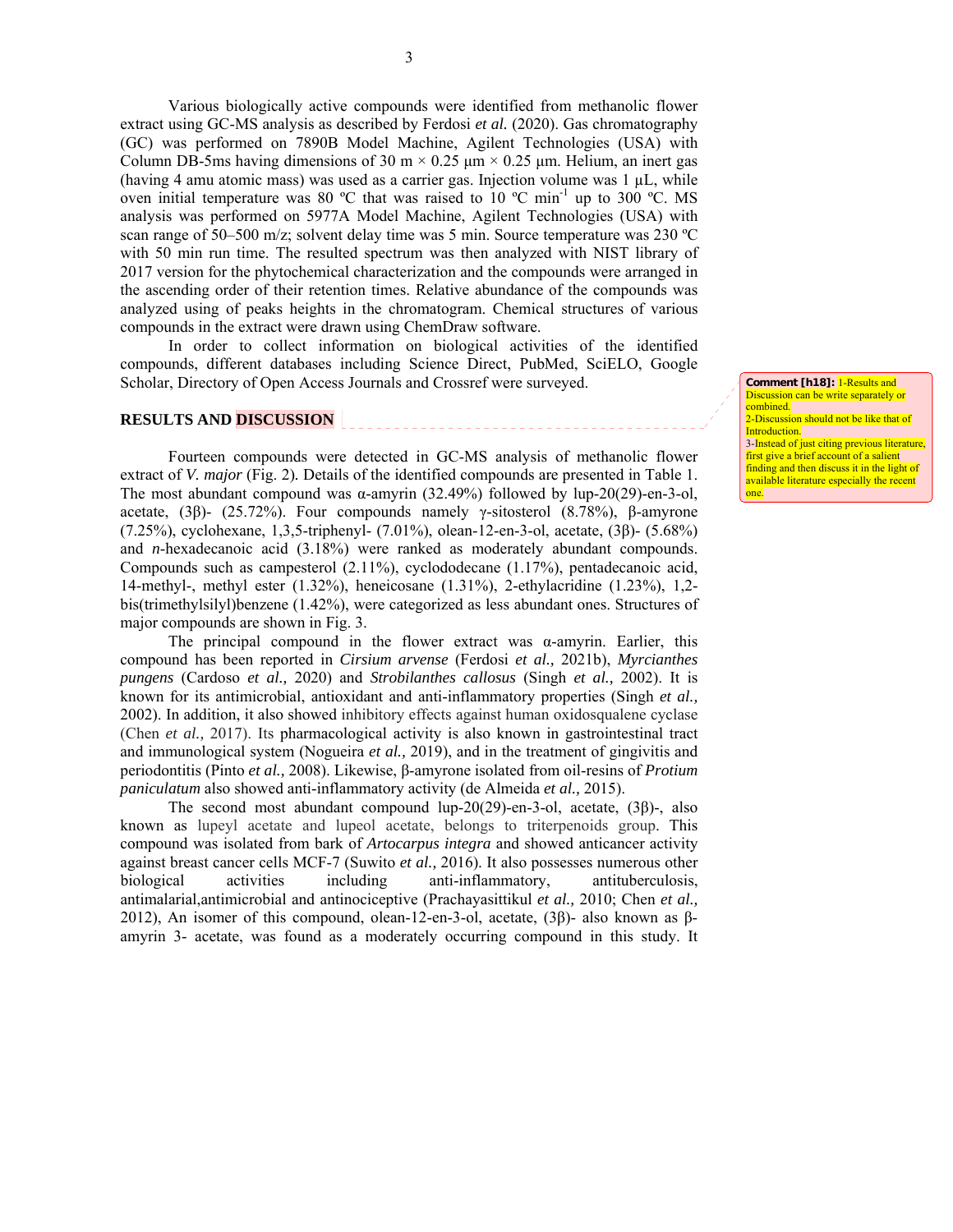possesses anti-inflammatory potential and also inhibits growth of *Staphylococcus aureus* (Hichri *et al.,* 2003; Akihisa *et al.,* 2010). It has been found as a major constituent in flowers of *C. arvense* and (Fernandes *et al.,* 2013; Ferdosi *et al.,* 2021b).



**Fig. 1:** GC-MS chromatogram of methanolic flower extract of *Vinca major.* 

| MS analysis.            |                                                             |                             |                            |                                |                        |  |  |
|-------------------------|-------------------------------------------------------------|-----------------------------|----------------------------|--------------------------------|------------------------|--|--|
| Sr.<br>No.              | Names of compounds                                          | <b>Molecular</b><br>formula | <b>Molecular</b><br>weight | <b>Retention</b><br>time (min) | Peak<br>area<br>$(\%)$ |  |  |
|                         | $5-Dodecence, (E)-$                                         | $C_{12}H_{24}$              | 168.31                     | 9.366                          | 1.17                   |  |  |
| 2                       | Pentadecanoic acid, 14-methyl-,<br>methyl ester             | $C_{17}H_{34}O_2$           | 270.45                     | 14.367                         | 1.32                   |  |  |
| 3                       | $n$ -Hexadecanoic acid                                      | $C_{16}H_{32}O_2$           | 256.42                     | 14.768                         | 3.18                   |  |  |
| $\overline{\mathbf{4}}$ | 9,12,15-octadecatrienoic acid,<br>methyl ester, $(Z,Z,Z)$ - | $C_{19}H_{32}O_2$           | 292.45                     | 16.067                         | 1.25                   |  |  |
| 5                       | Heneicosane                                                 | $C_{21}H_{44}$              | 296.57                     | 17.829                         | 1.31                   |  |  |
| 6                       | Cyclohexane, 1,3,5-triphenyl-                               | $C_{24}H_{24}$              | 312.44                     | 19.157                         | 7.01                   |  |  |

 2-Ethylacridine C<sub>15</sub>H<sub>13</sub>N 207.27 23.734 1.23<br> **8** Campesterol C<sub>28</sub>H<sub>48</sub>O 400.68 24.781 2.11 Campesterol C<sub>28</sub>H<sub>48</sub>O 400.68 24.781 2.11<br> **9** 1,2-Bis(trimethylsilyl)benzene C<sub>12</sub>H<sub>22</sub>Si<sub>2</sub> 222.47 24.965 1.42 1,2-Bis(trimethylsilyl)benzene  $C_{12}H_{22}Si_2$  222.47 24.965 1.42<br> **10**  $\gamma$ -Sitosterol  $C_{29}H_{50}O$  414.70 25.434 8.78 *γ*-Sitosterol C<sub>29</sub>H<sub>50</sub>O 414.70 25.434 8.78<br> **11** β-Amyrone C<sub>30</sub>H<sub>48</sub>O 424.70 25.863 7.25

**12 α**-Amyrin C<sub>30</sub>H<sub>50</sub>O 426.71 26.298 32.49 **13** Olean-12-en-3-ol, acetate, (3β)- C<sub>32</sub>H<sub>52</sub>O<sub>2</sub> 468.75 26.578 5.68 **14** Lup-20(29)-en-3-ol, acetate, (3β)- C<sub>32</sub>H<sub>52</sub>O<sub>2</sub> 468.75 27.030 25.72

 $β$ -Amyrone

**Table 1:** Compounds identified in methanolic flower extract of *Vinca major* through GC-

and Tables at their appropriate positions in the text.

**Comment [h19]:** Place all Figures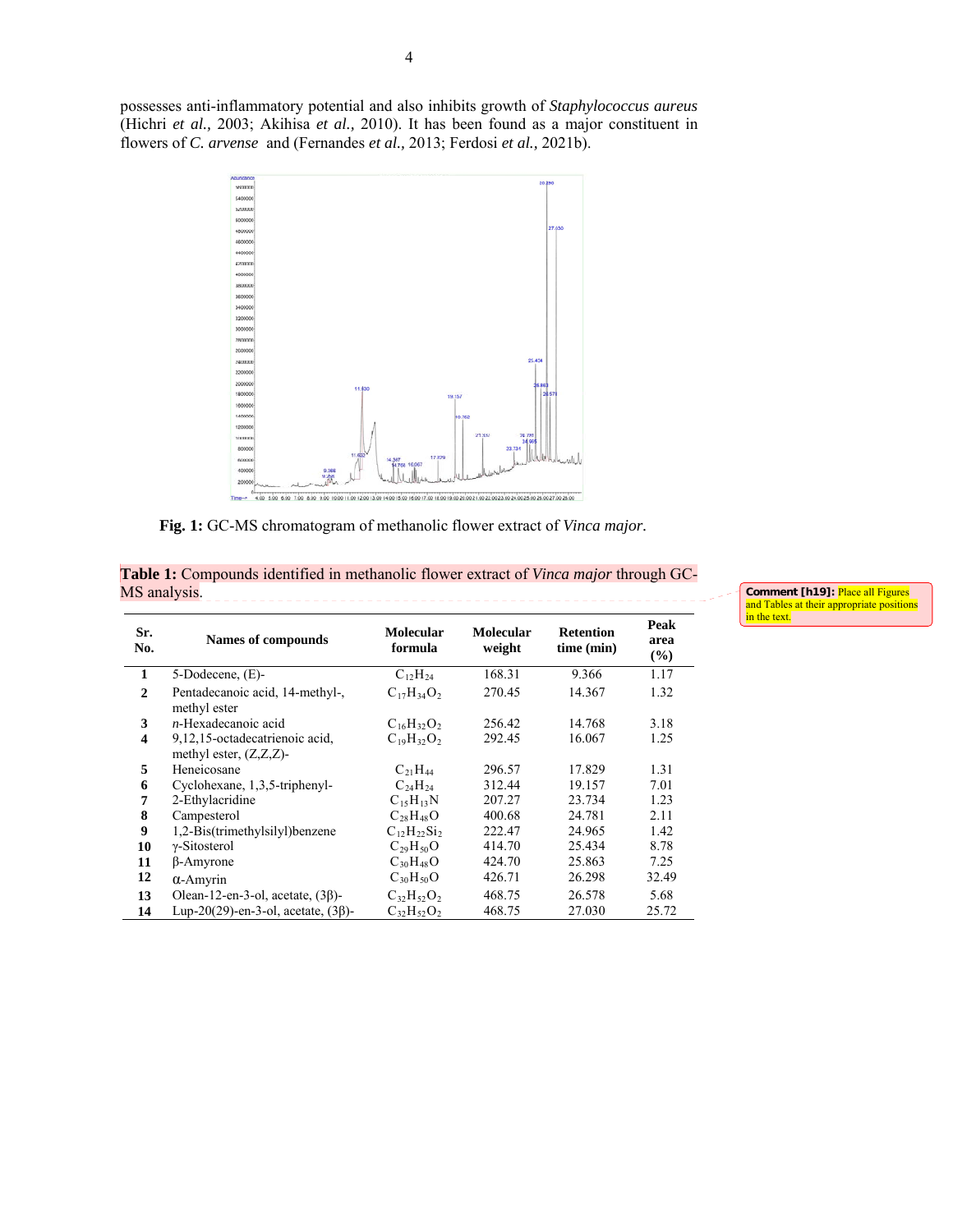

**Fig. 3:** Structures of compounds present in flower extract of *Vinca major.* 

IV

γ-Sitosterol, a moderately abundant compound, has been found in many plant species such as *Lippia nodiflora* and *Acacia nilotica*, with anticancer (Sundarraj *et al.,* 2012) and antidiabetic properties (Balamurugan *et al.,* 2011). 9,12,15-octadecatrienoic acid, methyl ester, (Z,Z,Z)- and pentadecanoic acid, 14-methyl-, methyl ester are fatty acid methyl esters, which have been found in numerous plant species such as *Cannabis sativa, Ageratum conyzoides* and *Coronopus didymus* (Banaras *et al.,* 2021; Javaid *et al.,* 2018, 2021b). Such compounds showed antifungal and antibacterial activities (Johnson *et al.,* 2011; Bashir *et al.,* 2012). *n*-hexadecanoic acid, also known as palmitic acid, is a  $H$ 

 $\overline{\mathsf{H}}$ 

H

 $\mathsf{H}$ 

 $\mathsf{H}$ 

 $H$ 

 $H$ 

OH

O

H

 $H$ 

H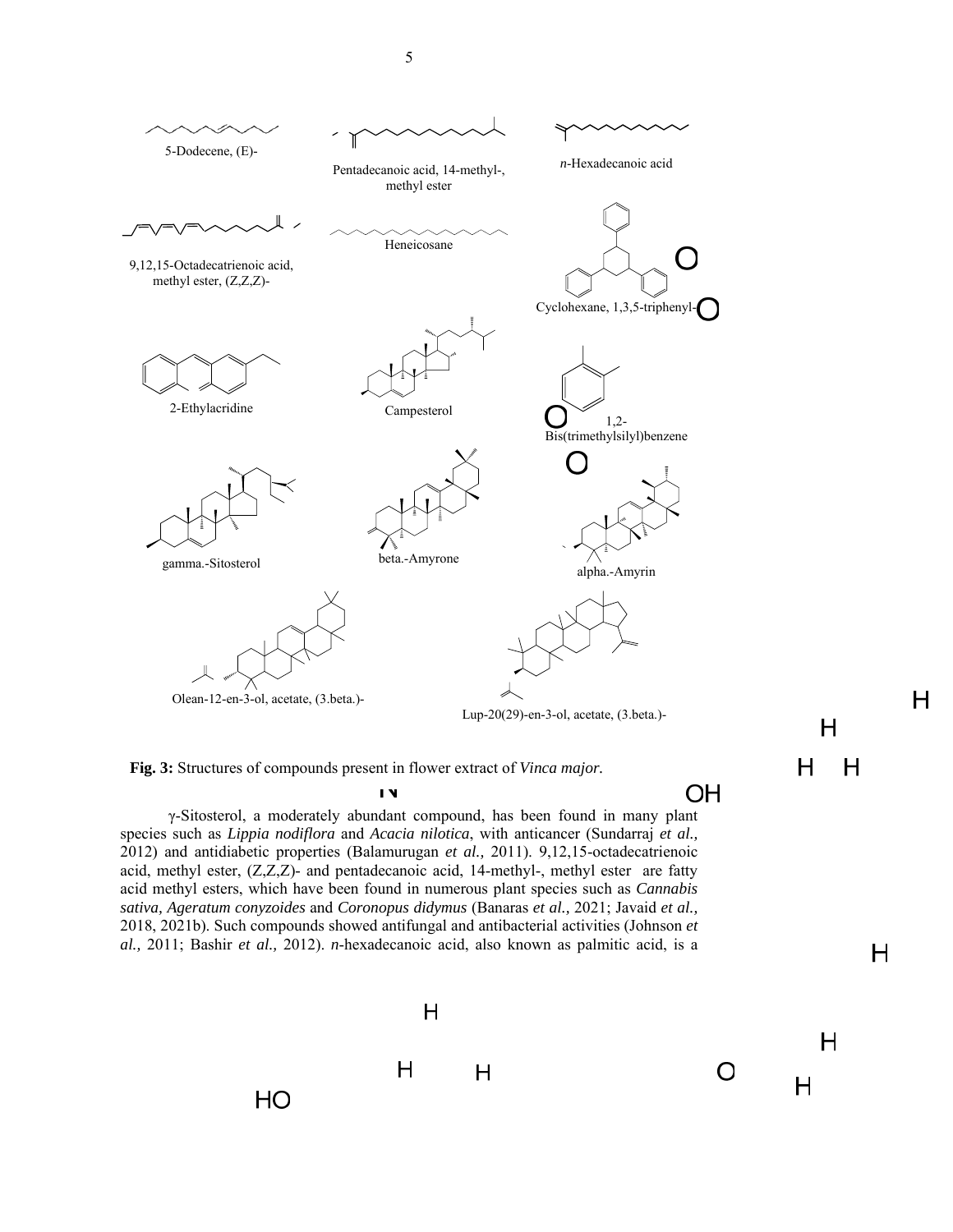highly biologically active compound, found in many plants (Javaid *et al.,* 2018; Naqvi *et al.,* 2020). It possesses anti-inflammatory, antimicrobial, mosquito larvicidal, hypocholesterolemic, antioxidant and pesticidal properties (Rahuman *et al.,* 2000; Kumar *et al.,* 2010; Aparna *et al.,* 2012; Abubakar and Majinda, 2016). Heneicosane, an alkane, isolated from *Plumbago zeylanica* showed antimicrobial activity against *Streptococcus pneumoniae* and *Aspergillus fumigatus* (Vanitha *et al.,* 2020). Likewise, 2-Ethylacridine also possesses antimicrobial and antitumor activities (Vijayakumari and Raj, 2019). Campesterol is a sterol found in plant and cholesterol lowering and anticarcinogenic properties (Choi *et al.,* 2007).

| Sr. No.        | <b>Names of compounds</b>                                   | <b>Bioactivity</b>                                                                                                                | Reference                                                                               |  |
|----------------|-------------------------------------------------------------|-----------------------------------------------------------------------------------------------------------------------------------|-----------------------------------------------------------------------------------------|--|
| $\mathbf{1}$   | 5-Dodecene, (E)-                                            |                                                                                                                                   |                                                                                         |  |
| $\overline{2}$ | Pentadecanoic acid, 14-methyl-,<br>methyl ester             | Antifungal, Antimicrobial                                                                                                         | Bashir et al. (2012)                                                                    |  |
| 3              | $n$ -Hexadecanoic acid                                      | Antioxidant, pesticidal,<br>anti-inflammatory,<br>mosquito larvicide,<br>hemolytic                                                | Kumar et al. (2010);<br>Aparna et al. (2012);<br>Abubakar and Majinda<br>(2016)         |  |
| 4              | 9,12,15-Octadecatrienoic acid,<br>methyl ester, $(Z,Z,Z)$ - | Antibacterial, antioxidant,<br>anticancer, antipyretic,<br>cardioprotective,<br>antiarthritic neural<br>function, Antiandrogenic, | Johnson et al. (2011);<br>Akpuaka et al. (2013)                                         |  |
| 5              | Heneicosane                                                 | Antimicrobial                                                                                                                     | Vanitha et al. (2020)                                                                   |  |
| 6              | Cyclohexane, 1,3,5-triphenyl-                               |                                                                                                                                   |                                                                                         |  |
| 7              | 2-Ethylacridine                                             | Antimicrobial, antitumor                                                                                                          | Vijayakumari and Raj<br>(2019)                                                          |  |
| 8              | Campesterol                                                 | Anti-cholesterol,<br>anticarcinogenic                                                                                             |                                                                                         |  |
| 9              | 1,2-Bis(trimethylsilyl)benzene                              |                                                                                                                                   |                                                                                         |  |
| 10             | $\gamma$ -Sitosterol                                        | Anticancer, antidiabetic                                                                                                          | Balamurugan et al.<br>$(2011)$ ; Sundarraj et al.<br>(2012)                             |  |
| 11             | $\beta$ -Amyrone                                            | Anti-inflammatory                                                                                                                 | de Almeida et al. (2015)                                                                |  |
| 12             | $\alpha$ -Amyrin                                            | Antimicrobial<br>Anti-inflammatory,<br>antioxidant, inhibitor of<br>human oxidosqualene<br>cyclase                                | Singh et al. (2002); Chen<br>$et al. (2017);$ Cardoso $et$<br>al. (2020)                |  |
| 13             | Olean-12-en-3-ol, acetate, $(3\beta)$ -                     | Antibacterial, anti-<br>inflammatory                                                                                              | Hichri et al. (2003);<br>Akihisa et al., (2010)                                         |  |
| 14             | Lup-20(29)-en-3-ol, acetate, $(3\beta)$ -                   | Anticancer, anti-<br>inflammatory,<br>antituberculosis.<br>antimalarial,<br>antimicrobial.<br>antinociceptive                     | Prachayasittikul et al.<br>$(2010)$ ; Chen et al.<br>$(2012)$ ; Suwito et al.<br>(2016) |  |

**Table 2:** Bioactivity of components of methanolic flower extract of *Vinca major*.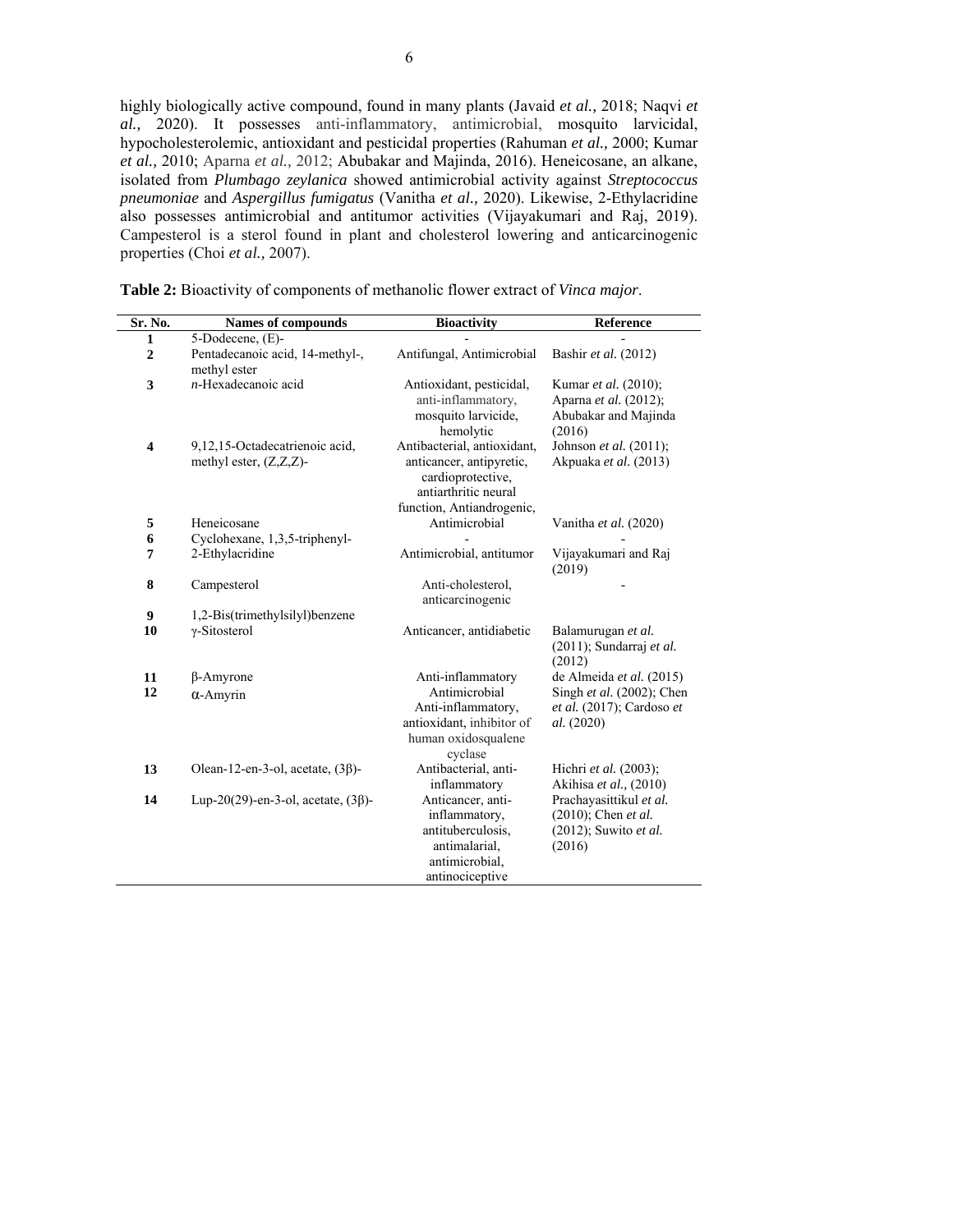### **Conclusion**

Flower of *V. major* is a rich source of bioactive substances especially *n*hexadecanoic acid; α-amyrin, lupeol acetate, γ-sitosterol; heneicosane and fatty acid methyl esters with a number of biological activities including anticancer and antidiabetic.

### **REFERENCES**

- Abubakar, M.N. and R.R.T. Majinda. 2016. GC-MS Analysis and preliminary antimicrobial activity of *Albizia adianthifolia* (Schumach) and *Pterocarpus angolensis*. Medicines, 3: Article 3.
- Ajaib, M., S.K. Haider, A. Zikrea and M.F. Siddiqui. 2014. Ethnobotanical studies of herbs of Agra valley Parachinar, Upper Kurram Agency, Pakistan. Int. J. Biol. Biotechnol., 11: 71-83.
- Akihisa, T., N. Kojima, T. Kikuchi, K. Yasukawa, H. Tokuda, E. Masters, A. Manosroi and J. Manosroi. 2010. Anti-inflammatory and chemopreventive effects of triterpene cinnamates and acetates from shea fat. J. Oleo Sci., 59: 273-280.
- Akpuaka, A., M.M Ekwenchi, D.A. Dashak and A. Dildar. 2013. Biological activities of characterized isolates of *n*-hexane extract of *Azadirachta indica* A. Juss (Neem) leaves. Nat. Sci., 11(5):142-145.
- Aparna, V., D. Vijayan, P. Mandal and P. Karthe. 2012. Anti-inflammatory property of *n*hexadecanoic acid: Structural evidence and kinetic assessment. Chem. Biol. Drug Des., 80: 434-439.
- Arora, R., A.K. Mathur, A. Mathur and C.M. Govil. 2010. Biotechnology of Himalayan *Vinca major* and *V. minor*. In: Medicinal Plant Biotechnology, CABI Publishers UK. pp. 207-221.
- Balamurugan, R., V. Duraipandiyan and S. Ignacimuthu. 2011. Antidiabetic activity of γsitosterol isolated from Lippia nodiflora L. in streptozotocin induced diabetic rats. Eur. J. Pharmacol., 667: 410-418.
- Banaras, S., A. Javaid and I.H. Khan. 2021. Bioassays guided fractionation of *Ageratum conyzoides* extract for the identification of natural antifungal compounds against *Macrophomina phaseolina.* Int. J. Agric. Biol., 25(4): 761-767.
- Bashir, A., K. Ibrar, B. Shumaila and S. Azam. 2012. Chemical composition and antifungal, phytotoxic, brine shrimp cytotoxicity, insecticidal, and antibacterial activities of the essential oils of *Acacia modesta*. J. Med. Plants Res., 6: 4653- 4659.
- Cardoso, B.K., H.L.M. de Oliveira, U.Z. Melo, C.M.M. Fermandez, C.F.A.A. Campo and J.E. Goncalves. 2020. Antioxidant activity of  $\alpha$ - and β-amyrin isolated from *Myrcianthes pungens* leaves. Nat. Prod. Res., 34: 1777- 1781.
- Chen, Y.F., C. Ching, T.S. Wu, C.R. Wu, W.T. Hsieh and H.Y. Tsai. 2012. Balanophora spicata and lupeol acetate possess antinociceptive and anti-inflammatory activities *in vivo* and *in vitro*. Evid. Based Complement. Altern. Med., 2012: Article 371273.
- Chen, D., F. Xu, P. Zhang, J. Deng, H. Sun, X. Wen and J. Liu. 2017. Practical synthesis of α-amyrin, β-amyrin, and lupeol: The potential natural inhibitors of human

**Comment [h20]:** 1-References should be strictly according to PJWSR format. 2- References should be in alphabetical order. 3-References of the same first auth should be in chronological order. However, references with a author should be written first.

**Comment [h21]:** Follow this form for writing names of authors and year.

**Comment [h22]:** Write name of a journal in standard abbreviated form. **Comment [h23]: Follow this formation** for writing for writing volume and page numbers.

**Comment [h24]:** For a Book Chap write name of chapter, name of book publisher's name, editors and page numbers.

**Comment [h25]:** For online journal without page numbers.

7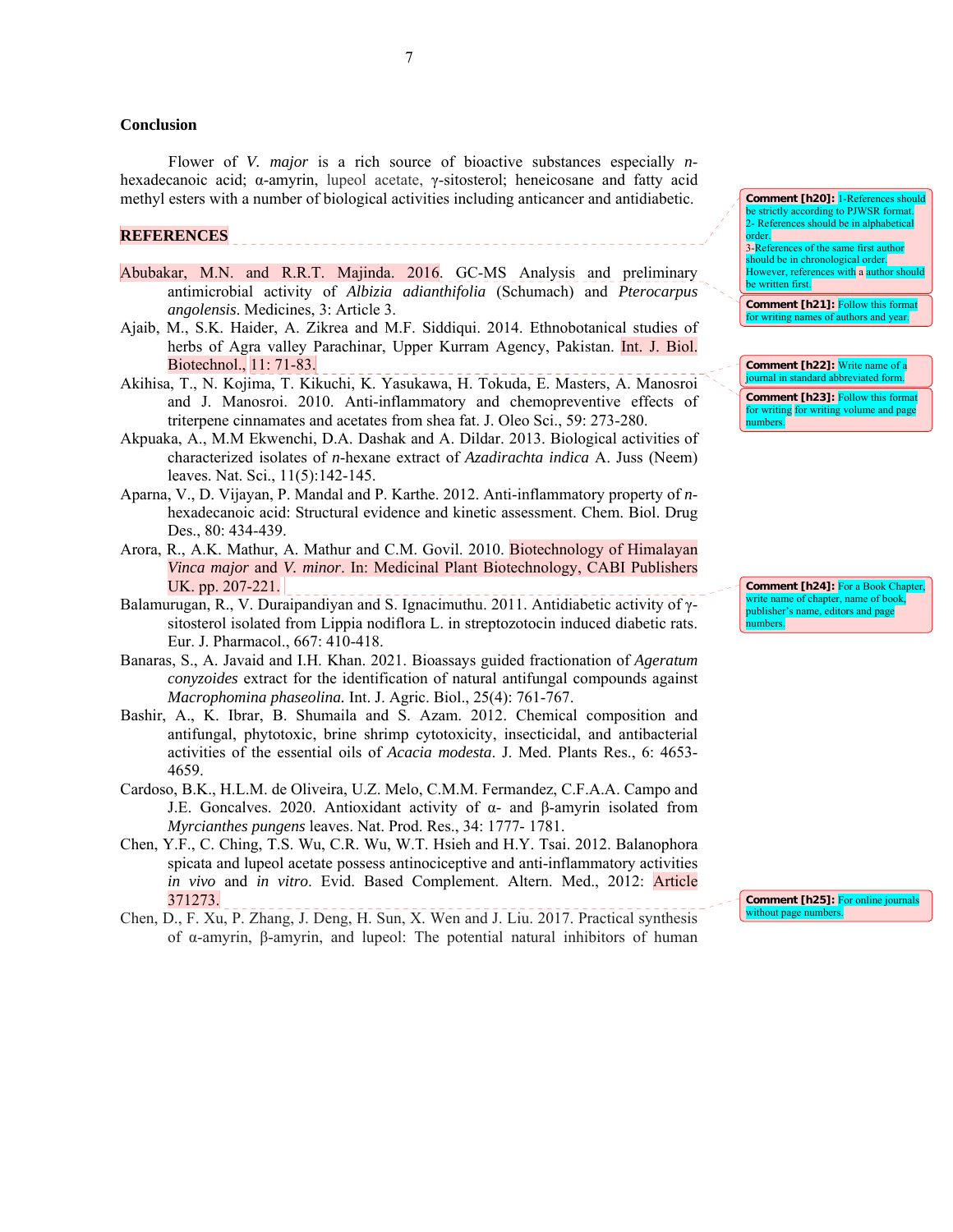oxidosqualene cyclase. Arch. Pharm. (Weinheim), 350: doi: 10.1002/ardp.201700178.

- Choi, J-M., E-O. Lee, H-J. Lee and S-H. Kim. 2007. Identification of campesterol from *Chrysanthemum coronarium* L. and its antiangiogenic activities. Phytother. Res., 21: 954-959.
- Comfort, M.I., D. Majesty, A. Eze, N. Kelechi, E. Ahamefula, N. Ijeoma and O. Emmanuel. 2019. Effect of ethanolic leaf extract of *Vinca major* L. on biochemical parameters and glucose level of alloxan induced diabetic rats. Afr. J. Biotechnol., 18: 1054-1068.
- Dar, R.A., M. Shahnawaz and P.H. Qazi. 2017. General overview of medicinal plants: A review. J. Phytopharmacol., 6: 349-351.
- de Almeida, P.D.O., A.P.A. Boleti, A.L Rüdiger, G.A. Lourenço, V.F. da V. Junior and E.S. Lima. 2015. Anti-inflammatory activity of triterpenes isolated from *Protium paniculatum* oil-resins. Evid. Based Complement. Altern. Med., 2015: Article 293768.
- Ferdosi, M.F.H., I.H. Khan, A. Javaid, T. Sattar and A. Munir. 2020. Identification of antimicrobial constituents in essential oil of *Paulownia fortunei* flowers. Mycopath, 18(2): 53-57.
- Ferdosi, M.F.H., I.H. Khan, A. Javaid, M. Nadeem and A Munir. 2021a. Biochemical profile of *Calotropis procera* flowers. Pak. J. Weed Sci. Res. 27(3): 341-349.
- Ferdosi, M.F.H., I.H. Khan, A. Javaid and M.F.A. Fardosi. 2021b. GC-MS examination of methanolic extract of *Cirsium arvense* flower*.* Pak. J. Weed Sci. Res., 27(2): 173-180.
- Fernandes, C.P., A.L. Correa, J.F.R. Lob, O.P. Caramel, F.B. de Almeida and L. Rocha. 2013. Triterpene esters and biological activities from edible fruits of *Manilkara subsericea* (Mart.) Dubard, Sapotaceae. Biomed Res. Int., 2013: Article 280810.
- González-Burgos, E. and M.P. Gómez-Serranillos. 2021. Vinca alkaloids as chemotherapeutic agents against breast cancer. Discovery and development of anti-breast cancer agents from natural products. In: Natural Product Drug Discovery, G. Brahmachari (Ed.), Elsevier. pp. 69-101.
- Hichri, F., H.B. Jannet, J. Cheriaa, S. Jegham and Z. Mighri. 2003. Antibacterial activities of a few prepared derivatives of oleanolic acid and of other natural triterpenic compounds. C. R. Chim., 6(4):473-483.
- Jamshidi-Kia, F., Z. Lorigooini and H. Amini-Khoei. 2018. Medicinal plants: Past history and future perspective. J. Herbmed. Pharmacol., 7: 1-7.
- Javaid, A., U. Latif, N. Akhtar, D. Ahmed and S. Perveen. 2018. Molecular characterization of *Fusarium moniliforme* and its management by methanolic extract of *Coronopus didymus.* Pak. J. Bot. 50(5): 2069-2075.
- Javaid, N., M.H. Shah, I.H. Khan, A. Javaid and S.M. Waleed. 2020. Herbicidal activity of *Ageratum conyzoides* against parthenium. Pak. J. Weed Sci. Res., 26(2):137- 146.
- Javaid, A., S.F. Naqvi and I.H. Khan. 2021a. Ethyl acetate extract of *Chenopodium murale* root*,* a source of bioactive compounds. Pak. J. Weed Sci. Res., 27(1): 93- 100.
- Javaid, A., I.H. Khan and M.F.H. Ferdosi. 2021b. Bioactive constituents of wild *Cannabis sativa* roots from Pakistan. Pak. J. Weed Sci. Res., 27(3): 359-368.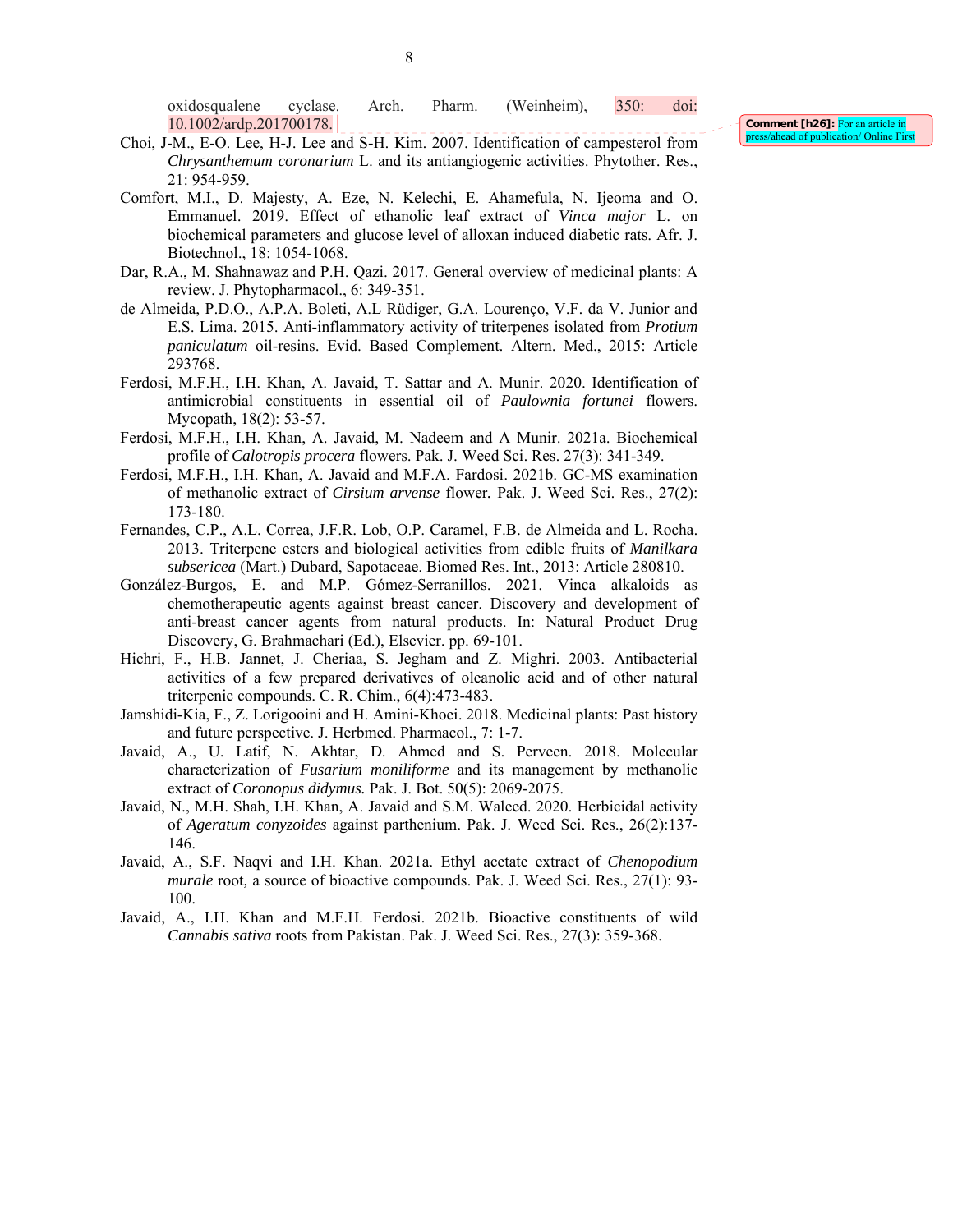- Javed, S., Z. Mahmood, K.M. Khan, S.D. Sarker, A. Javaid, I.H. Khan and A. Shoaib (2021). Lupeol acetate as a potent antifungal compound against opportunistic human and phytopathogenic mold *Macrophomina phaseolina*. Sci. Rep., 11: 8417.
- Johnson, M., Y. Mariswamy and W.F. Gnaraj. 2011. Chromatographic finger print analysis of steroids in *Aerva lanasa* L. by HPTLC technique. Asian Pal. J. Trop. Biomed., 1: 428-433.
- Khan, I.H. and A. Javaid. 2019. Antifungal, antibacterial and antioxidant components of ethyl acetate extract of quinoa stem. Plant Prot., 3(3): 125-130.
- Khan, I.H. and A. Javaid. 2020. Anticancer, antimicrobial and antioxidant compounds of quinoa inflorescence. Adv. Life Sci., 8(1): 68-72.
- Khan, I.H. and A. Javaid. 2021. Identification of biologically important compounds in neem leaves through GC-MS analysis. Jordan J. Pharm. Sci., 14(3): 359-366.
- Kumar, P.P., S. Kumaravel and C. Lalitha. 2010. Screening of antioxidant activity, total phenolics and GC-MS study of *Vitex negundo*. Afr. J. Biochem. Res., 4: 191-195.
- Manandhar, S., S. Luitel and R.K. Dahal. 2019. *In vitro* antimicrobial activity of some medicinal plants against human pathogenic bacteria. J. Trop. Med., 2019: Article 1895340.
- Naqvi, S.F., I.H. Khan and A. Javaid. 2020. Hexane soluble bioactive components of *Chenopodium murale* stem. Pak. J. Weed Sci. Res., 26(4): 425-432.
- Nogueira, A.O., Y.I.S. Oliveira, B.L. Adjafre, M.E.A de Moraes and G.F. Aragao. 2019. Pharmacological effects of the isomeric mixture of alpha and beta amyrin from Protium heptaphyllum: a literature review. Fundam. Clin. Pharmacol., 33: 4-12.
- Pinto H.S.A., L.M.S. Pinto, G.M.A. Cunha, M.H. Chaves, F.A. Santos and V.S. Rao. 2019. Anti-inflammatory effect of α, β-amyrin, a pentacyclic triterpene from *Protium heptaphyllum* in rat model of acute periodontitis. Inflammopharmacology, 16: 48-52.
- Prachayasittikul, S., P. Saraban, R. Cherdtrakulkiat, S. Ruchirawat and V. Prachayasittikul. 2010. New bioactive triterpenoids and antimalarial activity of *Diospyros rubra* Lec. EXCLI J., 9: 1-10.
- Rahuman, A.A., G. Gopalakrishnan, B.S. Ghouse, S. Arumugam and B. Himalayan. 2000. Effect of *Feronia limonia* on mosquito larvae. Fitoterapia, 71: 553-555.
- Rajput, M.S., V. Nair, A. Chauhan, H. Jawanjal and V. Dange. 2011. Evaluation of antidiarrheal activity of aerial parts of *Vinca major* in experimental animals. Middle-East J. Sci. Res., 7: 784-788.
- Salmerón-Manzano, E., J.A. Garrido-Cardenas and F. Manzano-Agugliaro. 2020. Worldwide research trends on medicinal plants. Int. J. Environ. Res. Public Health, 17: Article ID 3376.
- Saravanan, M., P. Senthilkumar, K. Kalimuthu, V. Chinnadurai, S. Vasantharaj and A. Pugazhendhi. 2018. Phytochemical and pharmacological profiling of *Turnera subulata* Sm., a vital medicinal herb. Ind. Crop. Prod., 124: 822-833.
- Shinwari, Z.K. 2010. Medicinal plants research in Pakistan. J. Med. Plant Res., 4: 161- 176.
- Singh, B., P.M. Sahu and M.K. Sharma. 2002. Anti-inflammatory and antimicrobial activities of triterpenoids from *Strobilanthes callosus* Nees. Phytomedicine, 9: 355-359.

**Comment [h27]:** Write full name of a journal if it is composed of a single word.